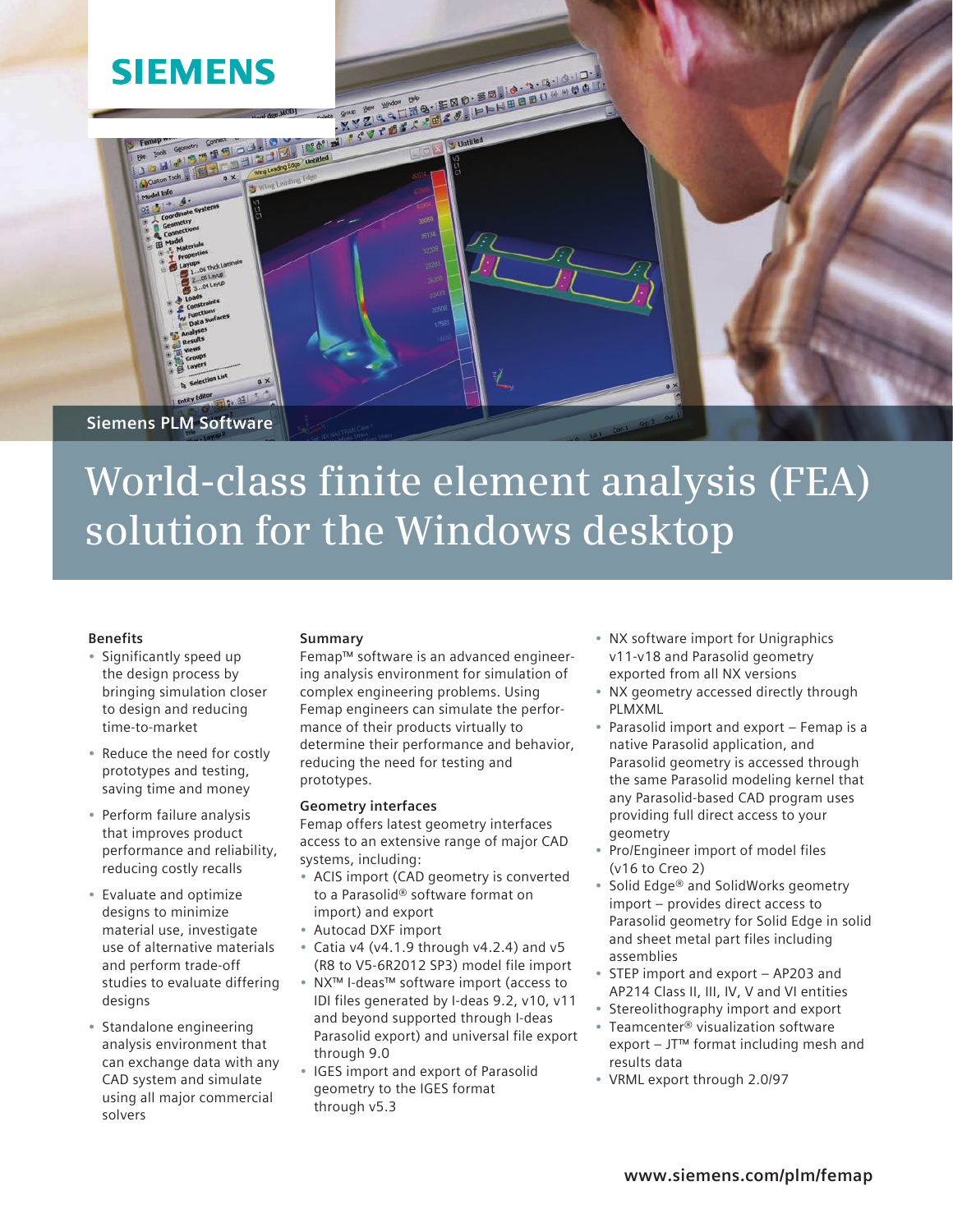# **World-class finite element analysis (FEA) solution for the Windows desktop**

#### **Features**

- Interactive geometry preparation and meshing tools that facilitate high quality finite element model creation
- CAD-independent and can import CAD data from just about any source
- Solver-independent, supporting all of the major commercial solvers
- Scalable solution offering a range of capabilities up to specialized high-end analysis functionality
- Windows-based intuitive Windows interface that is easy to use and quick to master
- Cost effective solution offering the best functionality-to-cost ratio in the industry
- Postprocessing versatility allowing quick and efficient understanding of the behavior of the system being analyzed
- Versatile modeling and visualization tools to aid FE model creation and verification prior to analysis
- Scalable solutions that can be used to simulate everything from simple solid components to entire aircraft assemblies
- Powerful customization tools that allow integration with other programs

# **Geometry modeling and editing**

Femap provides extensive geometry creation and editing tools that enable engineers to effectively, efficiently create geometry for analysis, including: **Points** 

- 
- Lines modeled by scaling, editing start/ end points, break, trim
- Arcs and circles create by center and radius, points on arc or circle, start/end points. Fillets can be created with the modify tool
- Modify curves modify by scaling, editing, start/end points, break, trim, extend
- • Fillets and chamfers
- • Splines created by Control Point or Point on Spline, Parabola, Ellipse and Hyperbola. Can be defined by equations, midspline and offset. Can be created by Curves on Surface (intersect, project, slice, parametric space curves), and edited by moving control points
- Surfaces  $-3$  or 4 cornered or edge curves, ruled, bounded plane, extruded, revolved, sweep, aligned, analytic (plane, cylinder and sphere), slice or trim, remove holes
- Midsurface (midplane extraction)  $$ manual and automatic tools, automatic generation and assignment of shell properties to midsurfaces
- Solids create blocks, cylinders, cones and spheres, extrude and revolve, Boolean operations, explode and stitch, fillet and chamfer, shell thicken and remove face
- • Volumes specify 4, 5, 6 or 8 corners. Select 4, 5, 6 or 8 surfaces. Extrude or revolve, create between two surfaces or by surface and a point. Analytical volumes (cylinder and sphere)
- Geometry splitters  $-$  split surfaces between points and edges
- Pad and washer offset curves around stress raisers to segment geometry for improved mesh creation
- Combine curves create composite curves to simplify geometry for improved mesh creation
- Combine surfaces create boundary surfaces to simplify geometry for improved mesh creation
- Surface from mesh create surfaces from shell mesh

#### **Element library**

A complete element library is provided to increase finite element modeling versatility and accuracy, and includes:

- $\bullet$  Line elements (1D) rod, tube, curved tube, beam, curved beam, bar, link, springs, dampers, d.o.f. spring, gap. Full support of arbitrary and standard crosssections including all property calculations
- Planar (2D) plane strain or stress, shear panel, membrane, bending only, plate, laminate, axisymmetric; linear and parabolic quadrilateral and triangular elements
- • Solid (3D) tetrahedral, pentahedral (wedge), hexahedral (brick), pyramid (read and write only) – linear or parabolic
- Miscellaneous mass, mass matrix, rigid, stiffness matrix, slide line contact, weld and fastener

#### **Materials**

Femap provides comprehensive material property definition, including:

- Isotropic temperature- and frequencydependent properties, nonlinear and creep models, electrical and optical (for Thermal and Advanced Thermal modules) supported
- 2D orthotropic temperature- and frequency-dependent properties, nonlinear and creep models, electrical and optical (for Thermal and Advanced Thermal modules) supported
- 3D orthotropic temperature- and frequency-dependent properties, nonlinear and creep models, electrical and optical (for Thermal and Advanced Thermal modules) supported
- 2D anisotropic temperature- and frequency-dependent properties, nonlinear and creep models supported
- 3D anisotropic temperature- and frequency-dependent properties, nonlinear and creep models supported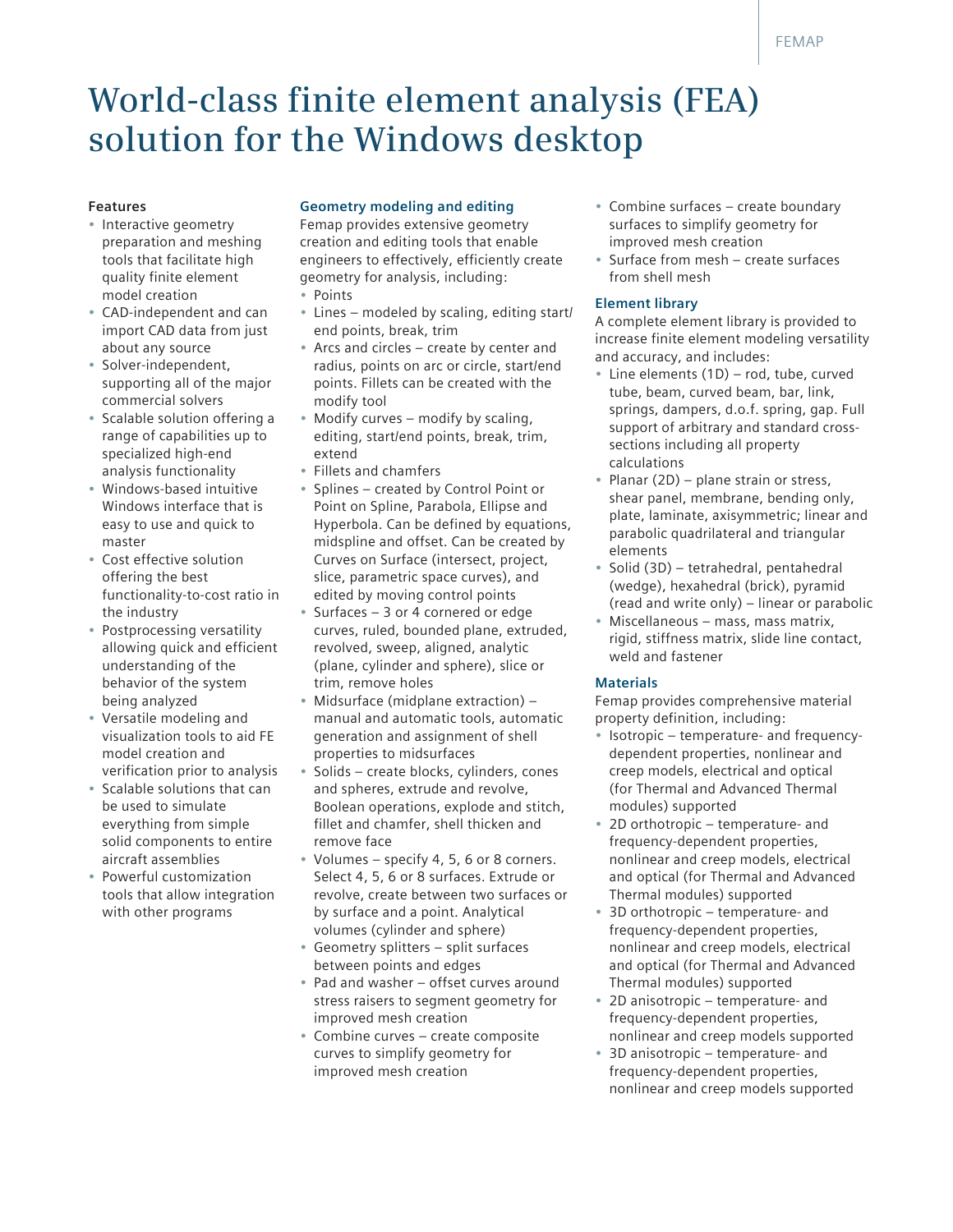- • Hyperelastic
- Fluids gas and liquid fluids
- • Solver-specific material models for Abaqus, Marc and LS-Dyna
- User extensible library with thousands of material properties included



# **Boundary conditions – constraints**

Boundary condition constraint definitions include:

- • Constraint sets unlimited number of constraint sets per model; you can copy and combine constraint sets
- Nodal constraints nodal constraints for six d.o.f; you can assign by global or local coordinate systems
- Constraint equations  $-$  relate the motion or displacement of two or more nodal degrees of freedom with multi-point constraints
- Geometry constraints create constraints on geometry including fixed, pinned or zero. You can assign constraints by selected d.o.f and coordinate system. Constraints on arcs including constrain radial growth and constrain radial rotation about center axis

#### **Boundary conditions – loads**

Comprensive loading definition provided by Femap includes:

- • Load sets unlimited number of load sets per model; you can copy and combine load sets
- • Body loads unlimited number of load sets per model; you can copy and combine load sets
- Structural loads force, moment, displacement, velocity, acceleration, distributed loading, bearing load, bolt preload, pressure – geometry- or finite element-based
- • Thermal loads temperature, heat flux, heat generation, convection, radiation – geometry- or finite element-based
- • Fluid loads fluid pressure, scalar, stream quality, relative humidity, fluid height, slip wall, fan curve, periodic – geometry- or finite element-based
- $Advanced$  loads function-based, variables and equations or data surfaces
- Data surfaces advanced loading by interpolation between points, parametric evaluation along selected points on surfaces, mapping between models and equations
- Dynamic, heat transfer and nonlinear loads – setup analysis parameters for individual load sets. For dynamics, specify type of dynamic analysis; for heat transfer, specify inputs for free and forced convection and radiation; for nonlinear, specify type of nonlinear analysis
- • Nonstructural mass regions

#### **Mesh control**

Femap provides an extensive set of meshing control tools and parameters, including:

- • Default size
- Mesh sizing on point sets the mesh size on surfaces attached to a point
- Mesh sizing on curve length-based sizing, equal length , parameter-based spacing and bias control
- Custom mesh sizing on curve  $-$  set the mesh size on curve by projecting existing nodes or mesh sizes on selected nodes onto a curve
- Mesh sizing on surface  $-$  includes control of angle tolerance, sizing on small features, growth factor, curvaturebased refinement and quad mesh layer control for edges
- Mesh sizing on solids tetrahedral or hexahedral meshing. Includes control of angle tolerance, sizing on small features, growth factor, curvaturebased refinement, quad mesh layer controls and multi-solid sizing for assemblies
- Interactive mesh sizing on geometry with optional auto-remeshing
- Interactive node positioning move node in free space or slide on surface or curve
- Meshing points on surface can specify "hard points" on surface
- Approach on surface specify free, parametric, projection or mapped approach on surfaces



- Attributes on geometry pre-assign property to selected geometry entities
- Feature suppression and removal automatic or manual interactive feature suppression
- Geometry and mesh re-association orphaned geometry and mesh of similar topologies can be re-associated together

#### **Meshing and mesh editing**

Benefit from flexible mesh controls and extensive editing capabilities:

- Geometry meshing points, curve, surface, solids (tetrahedral and hexahedral), volume
- Solid mesh from closed surfaces, solids from planar elements
- Mesh between mapped mesh between nodes, lines and surfaces
- Mesh region ruled mesh between nodes, lines and surfaces
- Mesh connect disconnect coincident nodes, connect nodes with line, rigid or gap elements
- Mesh transition  $-$  between two free edge boundaries
- Mesh edge members creates line elements on the free edges of planar elements and planar elements on the free faces of solid elements
- Transform meshes copy by translation, rotation or mirror
- • Extrude, revolve, sweep extrude, revolve or sweep curves, elements or element faces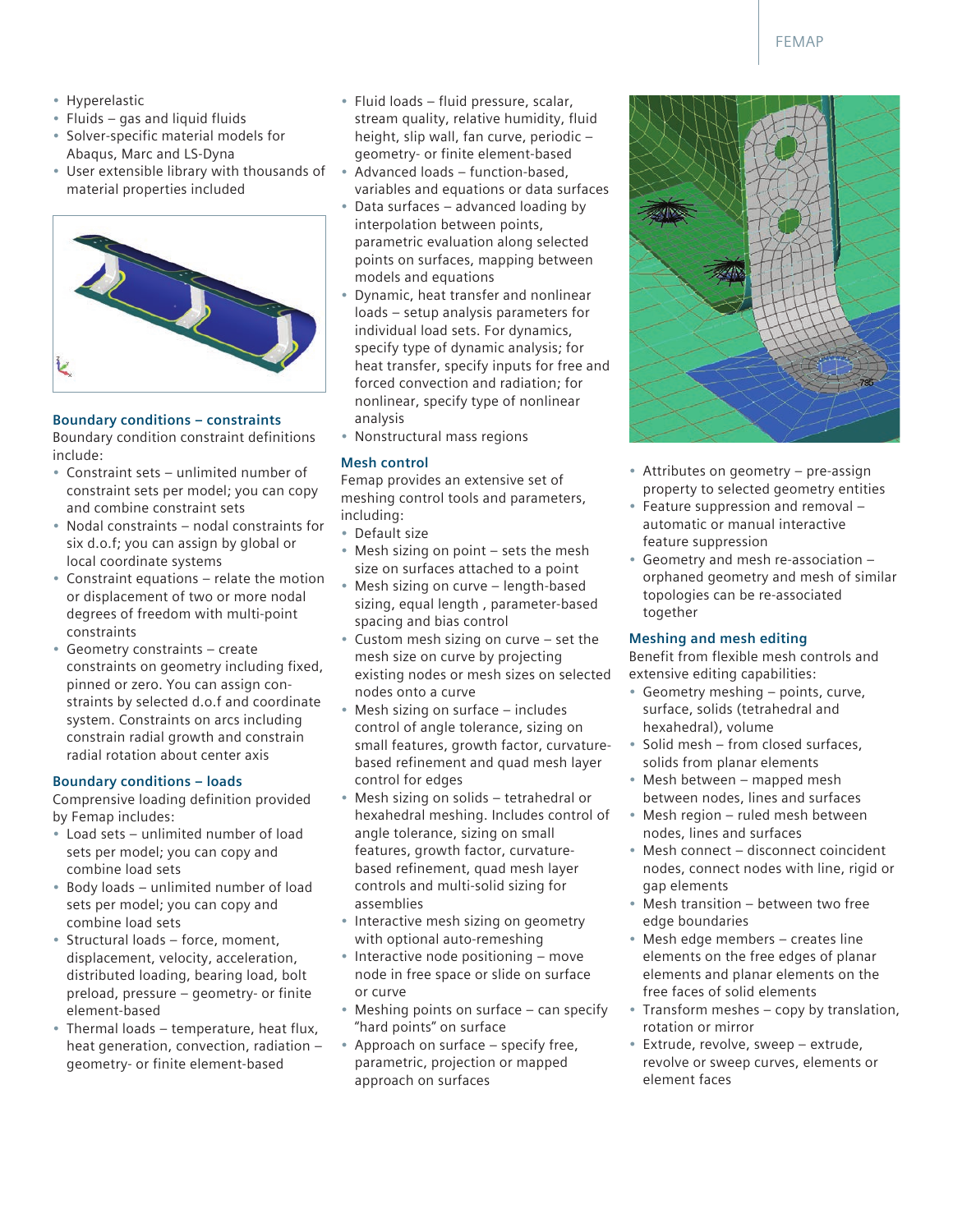

- Mesh connection regions automatic or manual creation of contact areas and meshes for face and edge contact modeling. Create and manage preload bolted connections, fluid regions for fluid mass matrix elements and rotor regions for rotor dynamics
- • Edit node project, translate, rotate or align existing nodes; edit node position; and modify permanent constraints
- • Edit element change element connectivity, modify order of element. Scale, translate, rotate or align elements. Modify offsets, orientation and reverse normal of planar elements. Modify element property or type. Modify planar element material angle, plate thickness and shell properties. Adjust beam warping. Add or remove coefficients of thermal expansion for rigid elements
- • Planar mesh editing interactive or automatic splitting of triangular or quadrilateral elements
- Remesh refine or unrefine an existing mesh, clean up option without resizing boundaries, convert facets to triangular meshes and cleanup slivers
- Mesh splitting split hexa and penta solids, shell and beam elements
- Merge coincident nodes preview and merge coincident nodes with ID and grouping control
- Element mesh quality display aspect ratio, taper, internal angles, warping, Jacobian and combined

#### **Interactive geometry preparation and meshing**

The Meshing Toolbox contains several individual tools to help identify and clean up problematic geometry as well as set up the mesh to create a high quality finite element model dynamically. These

interactive tools can modify the underlying geometry, change the mesh parameters automatically updating the resulting mesh, and display mesh quality.

- Feature Suppression temporarily suppress features such as loops, curves and surfaces such as small holes and sliver surfaces; suppressed geometry can be restored
- Feature Removal permanent removal of geometric entities to simplify geometry
- Feature Editing  $-$  move and rotate surfaces to update geometry and mesh
- • Geometry Editing modify (split, extend) underlying geometry and apply pads and washers
- • Combined/Composite Curves combine several smaller curves along the edge of a surface for mesh sizing purposes
- • Combined/Boundary Surfaces combine several surfaces into a boundary surface to improve mesh topology
- Mesh Sizing set mesh sizing and node spacing on curves
- Mesh Surface  $-$  set and modify shell meshing attributes
- Mesh Locate move and reposition nodes in a mesh
- Mesh Quality graphically view element quality values similar to a contour/criteria plot

# **Analysis interfaces and solutions**

As a solver independent pre- and postprocessor, with Femap you can interface with all major commercial solvers:

- Import and export solvers supported include Nastran® (NX, MSC/MD, NEi), Abaqus, Ansys, LS-Dyna, Marc, Patran, Sinda/G, I-deas, CAEFEM
- Nastran capabilities supported include linear statics, normal modes, transient dynamics, frequency response, response spectrum, buckling, design optimization, topology optimization, nonlinear statics, nonlinear transient, nonlinear explicit, aeroelasticity, steadystate heat transfer, transient heat transfer, computation fluid dynamics, superelements, external superelement creation and assembly
- Analysis set manager create analysis sets that define the analysis parameters, boundary conditions and output

#### **Postprocessing**

Post analysis, Femap offers a wealth of postprocessing functionality to let you quickly and easily interpret results data:

- Analysis results results attached to remain external or imported into Femap database
- • Dynamic cross section contours, shear and bending moment diagrams – output for beam and bar elements
- Error estimate output
- Global Plies results across composite laminates
- XY plotting Femap functions or results data series including output set results vs. node or element ID, entity output set result vs. selected output sets, entity output set result vs. output set values such as time or frequency, entity output set result vs. x, y or z coordinate
- Deformed shapes  $-$  includes control of percent of screen size for maximum value of selected deformation value or scale of deformed vector. Animation with control of number of steps and type. Multi-step animation for transient analysis. Vector plots showing direction and magnitude of selected deformation vector
- Contour plots filled contour and criteria plots with control of colors and number of levels. Multiple selection cuts supported; and beam diagrams, isosurface and vector plots for displaying magnitude by color and direction of stresses and strains. Control display of average, min or max results on entity



• Freebody diagrams – includes control of resultant vector or component vector display, force and/or moment and freebody on entire model. Freebody forces can be applied as loads into the active load set